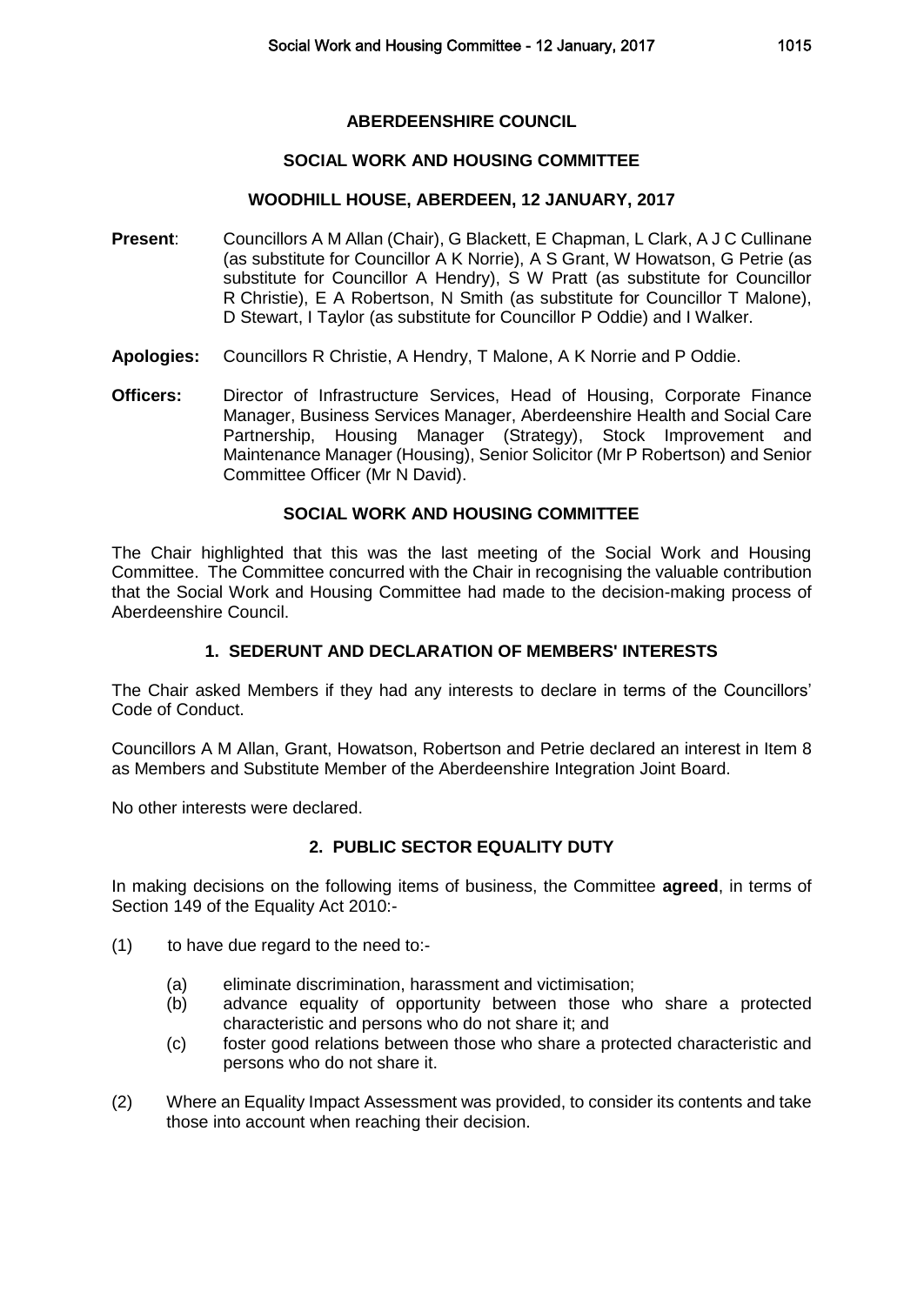### **Housing**

## **3. CARE AND REPAIR SERVICE INTERIM UPDATE 2016/2017**

With reference to the Minute of Meeting of the Committee of 26 February, 2015 (Item 12), there was circulated a report dated 12 December, 2016, by the Director of Infrastructure Services which provided an Interim Update on the Aberdeenshire Council Care and Repair Service.

The report reminded Members that the Council's Care and Repair Service was previously delivered by an external provider. At the meeting of the Social Work and Housing Committee on 26 February, 2015 it was agreed to in-source the service following an unsuccessful tendering process and full options appraisal on service delivery. The service was brought inhouse from 1 July, 2015, followed by a review of service, which concluded in November, 2015.

A detailed appendix to the report provided measures completed through Care and Repair from 1 April, 2016 to 30 September, 2016. The figures demonstrated that the level of service provided had remained consistent with previous years.

The report also highlighted that, following on from the Scottish Borders model, where a tenure neutral approach to adaptations with an occupational therapist working solely on major adaptations had been highlighted by the Scottish Government as an area of good practice, a pilot had been ongoing in South Aberdeenshire since April, 2016. The outcomes of this were being monitored and evaluated with consideration being given to a roll-out across Aberdeenshire.

The Committee **agreed**:-

- (1) to note and acknowledge the Aberdeenshire Care and Repair Interim Update report for 2016/2017,
- (2) that the Director of Infrastructure Services provide an update to future meetings of the Communities Committee and Integration Joint Board on the outcomes of the occupational therapist pilot in relation to major adaptations, and
- (3) that similarly, the Director of Infrastructure Services provide an update to all Area Committees on the outcomes of the occupational therapist pilot in relation to major adaptations as well as a report on the Interim Update on the Care and Repair Service 2016/2017.

# **4. HOUSING REVENUE ACCOUNT CAPITAL PROGRAMME MONITORING 2016/2017**

There was circulated a joint report by the Director of Infrastructure Services, Head of Finance and Head of Property and Facilities Management on the Housing Revenue Account (HRA) Capital Programme Monitoring 2016/2017.

The report detailed proposals for the Housing Revenue Account Capital Programme to be delivered in 2016/2017 and the budget requirements to achieve this. The proposed programme had been prepared in relation to Aberdeenshire-wide priorities including: local housing strategy objectives; work that had contributed towards achieving Energy Efficiency Standard for Social Housing (EESSH) by December, 2020; works that contributed to maintaining the stock at the Scottish Housing Quality Standard (SHQS); health and safety related works; and works to protect the structural integrity of property.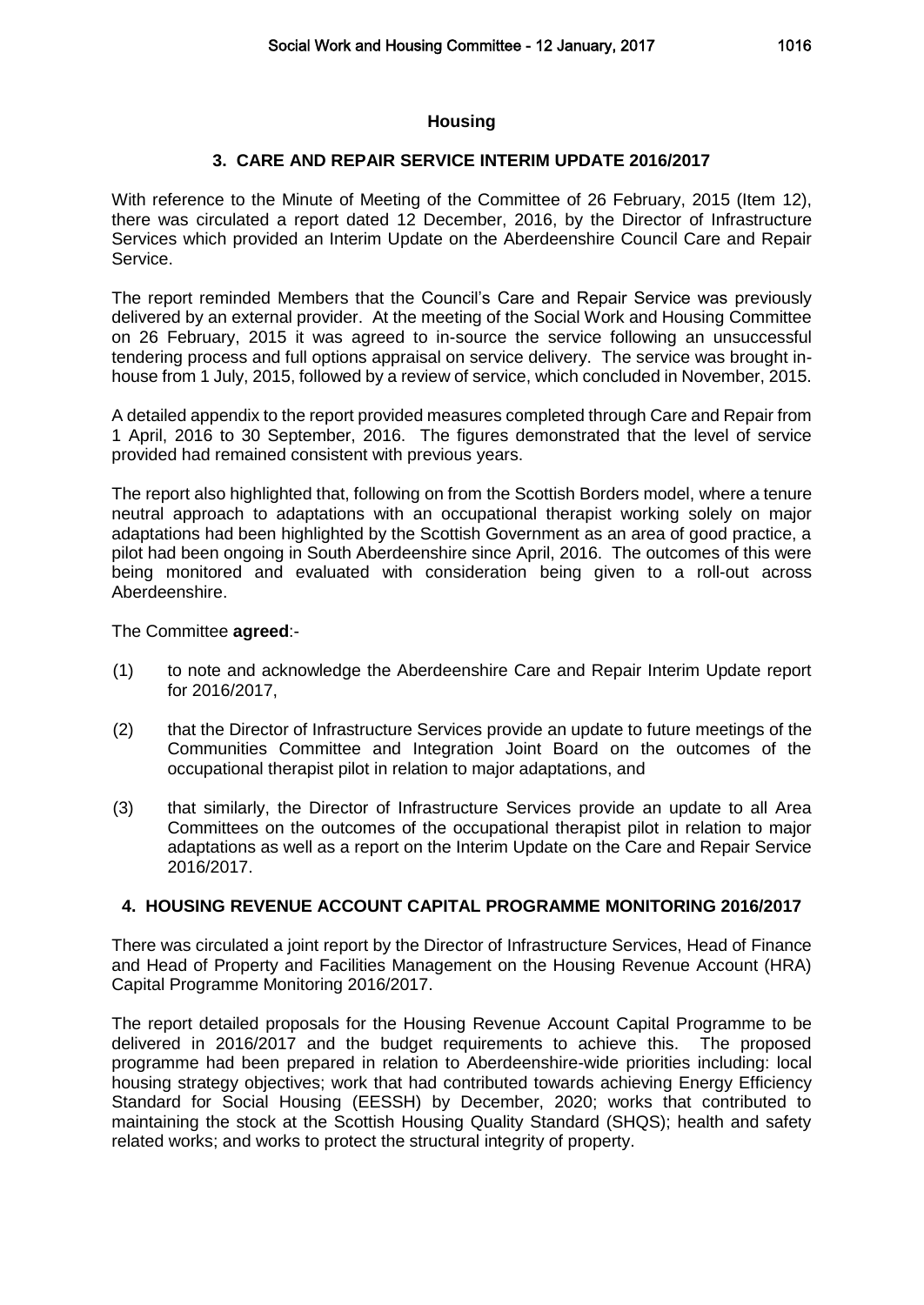The report included detailed information on Capital Programme expenditure 2016/2017; stock improvements; new build programme; allocations; and Capital Programme financing 2016/2017.

The Committee **agreed**:-

- (1) to acknowledge the current capital forecast for the financial year,
- (2) to acknowledge the borrowing requirement to finance the Capital Programme and resultant housing business plan implications,
- (3) that officers continue to report to the Communities Committee on overall progress in the implementation of the Housing Revenue Account Capital Programme, and
- (4) that a report be submitted to a future meeting of the Communities Committee assessing the position with the 30 year business plan; outlining the impact of Energy Efficiency Standard for Social Housing; and outlining the current position with regard to the Scottish Housing Quality Standard.

## **5. HOUSING REVENUE ACCOUNT BUDGET MONITORING AS AT 30 NOVEMBER, 2016**

On a joint report dated 9 December, 2016, by the Director of Infrastructure Services and Head of Finance, the Committee **agreed** to acknowledge the position with regard to the Housing Revenue Budget as at 30 November, 2016 and that the forecast revenue surplus for 2016/2017 would offset some of the borrowing required to fund capital expenditure.

# **6. AFFORDABLE HOUSING**

There was circulated a report dated 6 December, 2016 by the Director of Infrastructure Services on affordable housing.

The report provided information on the progress during 2016/2017 and that during the period April to December, 2016, 189 new affordable homes had been completed across Aberdeenshire across all partners. These mean 111 new homes for social rent; 48 mid market rent; and 30 for low cost shared equity. A further 11 households accessed affordable home ownership through the resale of existing low cost shared equity properties. In the meantime work had commenced on site to deliver a further 149 units for social rent, 12 mid market and 12 for low cost shared equity across Aberdeenshire.

The report further provided information on the completed phases 1 to 5 of the Council's New Build programme. The report then went on to outline the programme for phase 6 of the Council's New Build Affordable Housing developments which had been approved by the Social Work and Housing Committee at the meeting on 6 November, 2014.

The Committee **agreed**:-

- (1) to acknowledge the completion of phase 5 of the Council's New Build Housing programme and to approve phase 6 of the updated New Build Development programme,
- (2) to acknowledge progress regarding "Create Homes Aberdeenshire" National Housing Trust Council Variant,
- (3) to approve the Development Programme for 2016-2018 as detailed within the report, and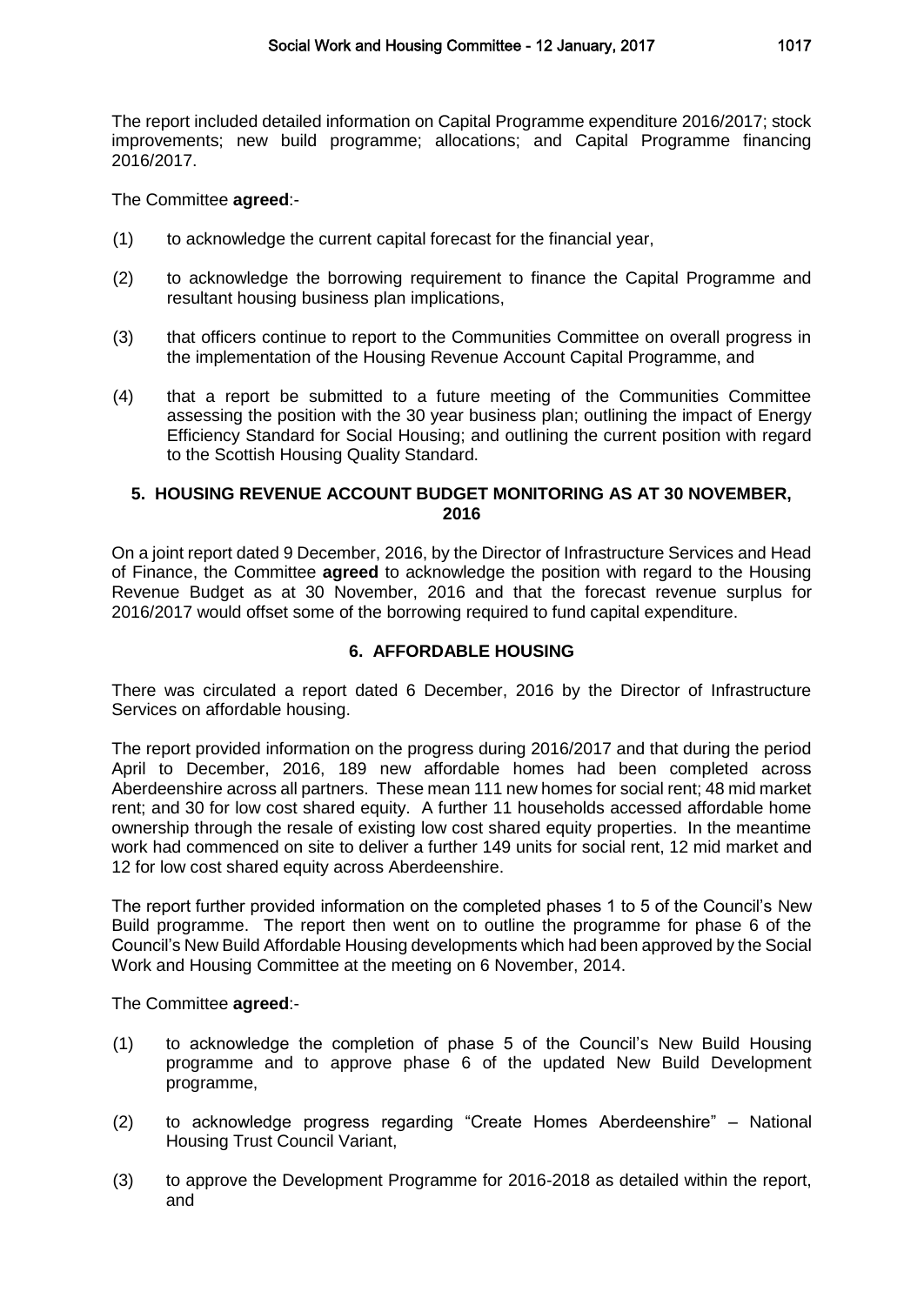(4) that the Director of Infrastructure Services submit a report to all Area Committees reporting on the completed phases of the Council's New Build Housing programme and also phase 6 updated New Build Housing Development programme.

# **7. HOUSING SERVICE QUARTERLY PERFORMANCE – EXCEPTION REPORTING JULY – SEPTEMBER, 2016**

There was circulated a report by the Director of Infrastructure Services on how the service had performed against key performance measures and associated targets as set out in the plan governing the period until September, 2016. The report included a summary of the performance during this quarter. This highlighted that there were a total of 6 current measures, of which 4 were reported this quarter, against the 3 key service objectives. This quarter, 3 measures were on target. A copy of the full performance monitoring report for the period July to September, 2016, had been made available on Ward Pages. One measure demonstrated performance below expectations and this measure, including actions being taken to improve performance, was outlined in an appendix to the report.

The Committee **agreed**:-

- (1) to acknowledge the positive performance achieved from July to September, 2016,
- (2) to acknowledge the measure where performance was below expectations in the period from July to September, 2016, as detailed within the report,
- (3) to acknowledge the progress towards delivering the projects, as detailed in Appendix 2 to the report,
- (4) to note the publication of the complete July to September performance report in Ward Pages, along with a reporting rationale document for all indicators, and
- (5) that an information bulletin report be provided to each Area Committee once work had been completed to further break down the information in relation to performance indicators for reducing fuel poverty.

# **Social Work**

# **8. NON-RESIDENTIAL CHARGING POLICY 2017/2018**

There was circulated a report by the Chief Officer, Aberdeenshire Health and Social Care Partnership, on the Non-Residential Charging Policy 2017/2018.

The report explained that Aberdeenshire Council's Charging Policy 2016/2017 was amended and the cap on the maximum amount a person would pay was removed so that those with the means to do so would contribute up to the cost of the care and support.

In addition, following the implementation of Self Directed Support in April, 2014, Aberdeenshire Council were in the process of transferring all clients onto the contribution-based Charging Policy. The report indicated that this process would be completed by April, 2018. The Charging Policy for 2017/2018 therefore contained information for clients who had not yet transferred to the pathway.

The report highlighted that it was proposed that an increase of 2.9% be applied to charges and allowances outwith Self Directed Support. This 2.9% inflation rate increase was based on the HM Treasury Retail Price Index forecast for 2017 and was also used by Housing.